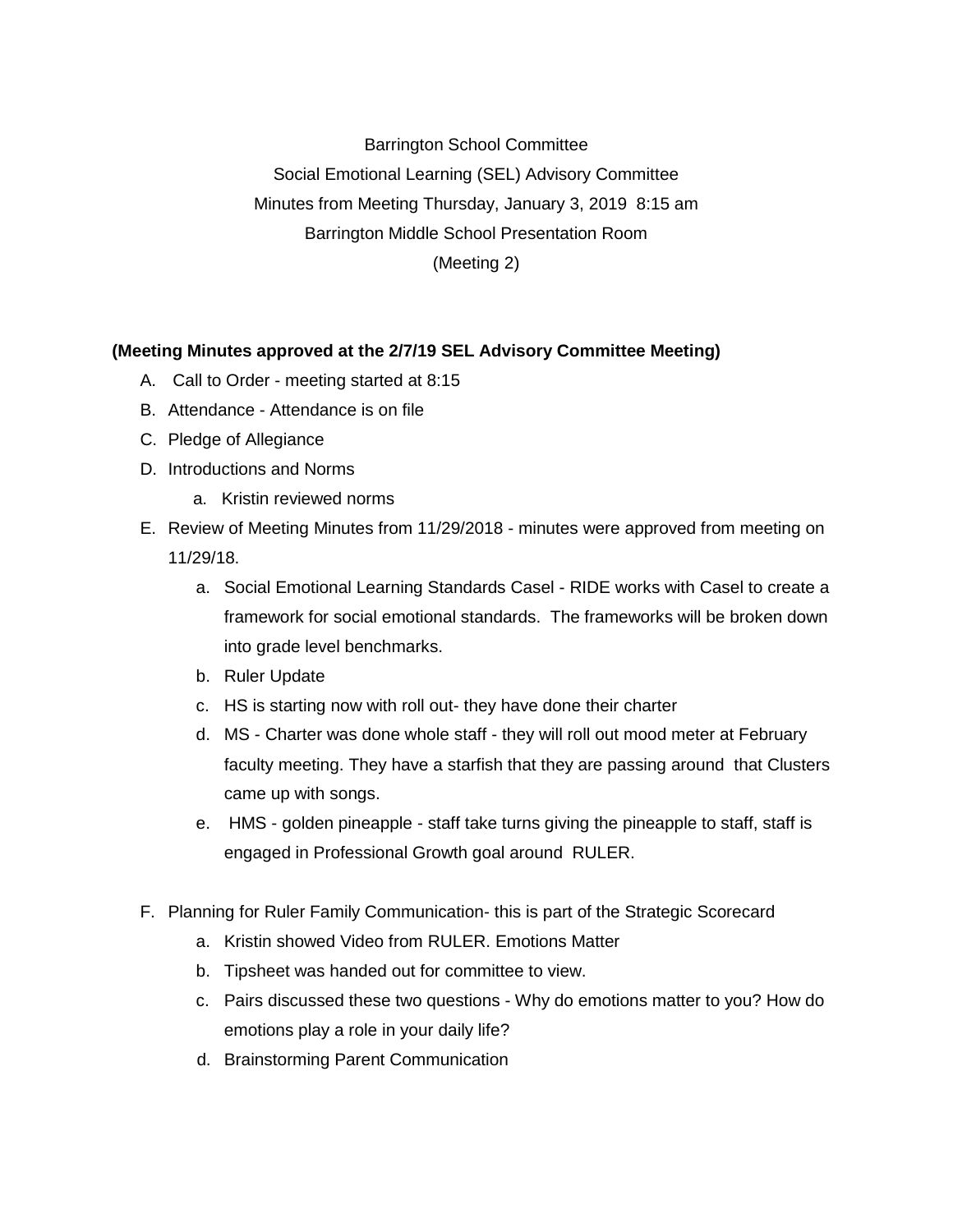- e. Conversation around engaging students at the high school level
- f. This might be powerful for parents
- g. Having a way to put a voice to behavior --what's behind behavior
- h. Whole district role out might be helpful
- i. Message that this is here to stay
- j. Forum and workshop style
- k. AP English classes are going to school committee to discuss stress
- l. Using MS students as a secondary student source
- m. Emotional vocabulary one activity we should do is the emotional vocabulary
- n. How do you get the unengaged community there
- o. Have forums or workshops in different locations having a series around town -
- p. Have video that can be shared with parents who didn't attend.
- q.. Magnets-There is an app-there is also an app for mood meter-it is anonymous
- G. Potential additional strategies/actions for Social Emotional Learning
	- a. Is there room for more we can be doing for addressing needs of students in the area of SEL/stress.
	- b. Students saying that they have lack of time to connect with each other.
	- c. Shadow a student concept --what does that look like?
	- d. Backpacks- technology-this was discussed at Health and Wellness -- but does it fit better in this committee? [Shadow a student](https://www.shadowastudent.org/)
	- e. [Challenge Success](http://www.challengesuccess.org/)  the high school did this survey a couple of years ago. This will be put on next month's agenda
- H. Public Comments
	- a. No public to make comments
- I. Adjourn
	- a. 9:24 meeting adjourned

The next scheduled Social Emotional Learning Advisory Committee Meeting is on Thursday, February 7, 2019 at 8:15 am at the Barrington Middle School Presentation Room.